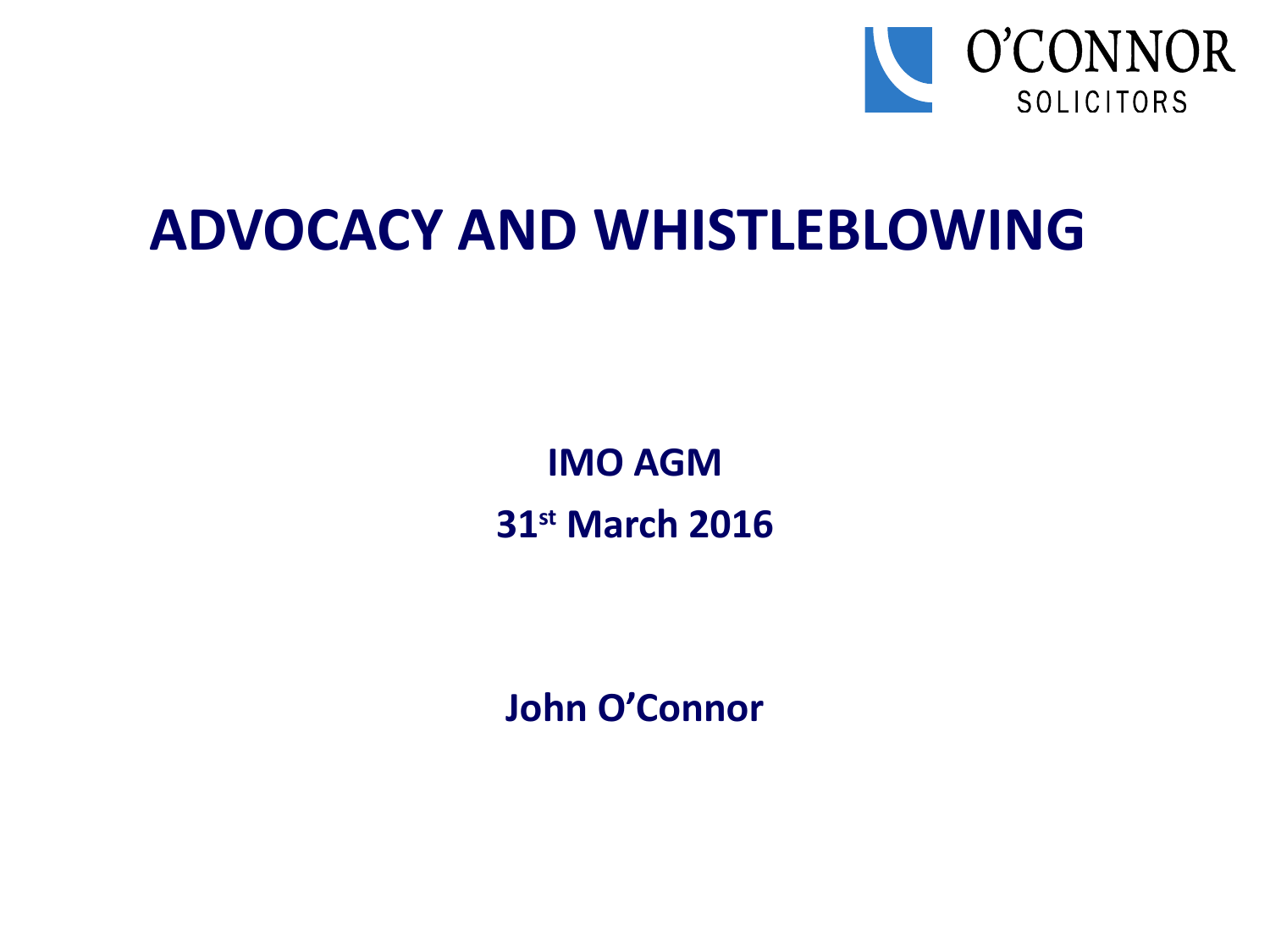

# Introduction:

- 1. Context
- 2. Advocacy
- 3. Required Disclosures
- 4. Whistleblowing
- 5. Protected Disclosures Act, 2014
- 6. Whistleblowing Codes
- 7. Case Studies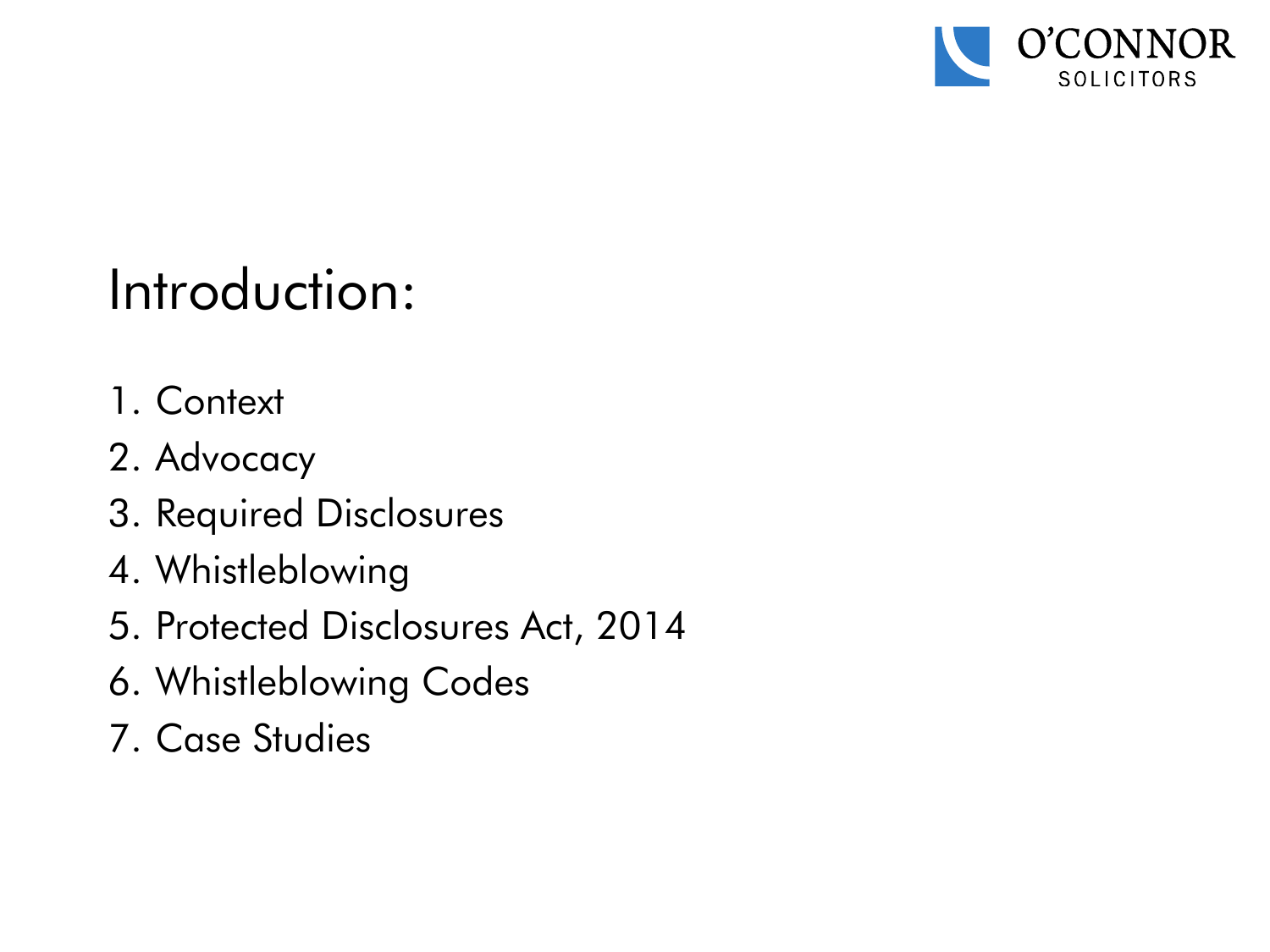

*A man does what he must – in spite of personal consequences, in spite of obstacles and dangers and pressures – and that is the basis of all human morality* Sir Winston Churchill

*If liberty means anything at all, it means the right to tell people what they do not want to hear.* 

> (Original preface to Animal Farm; as published in George Orwell : Some Materials for a Bibliography, 1953, by Ian R. Willison)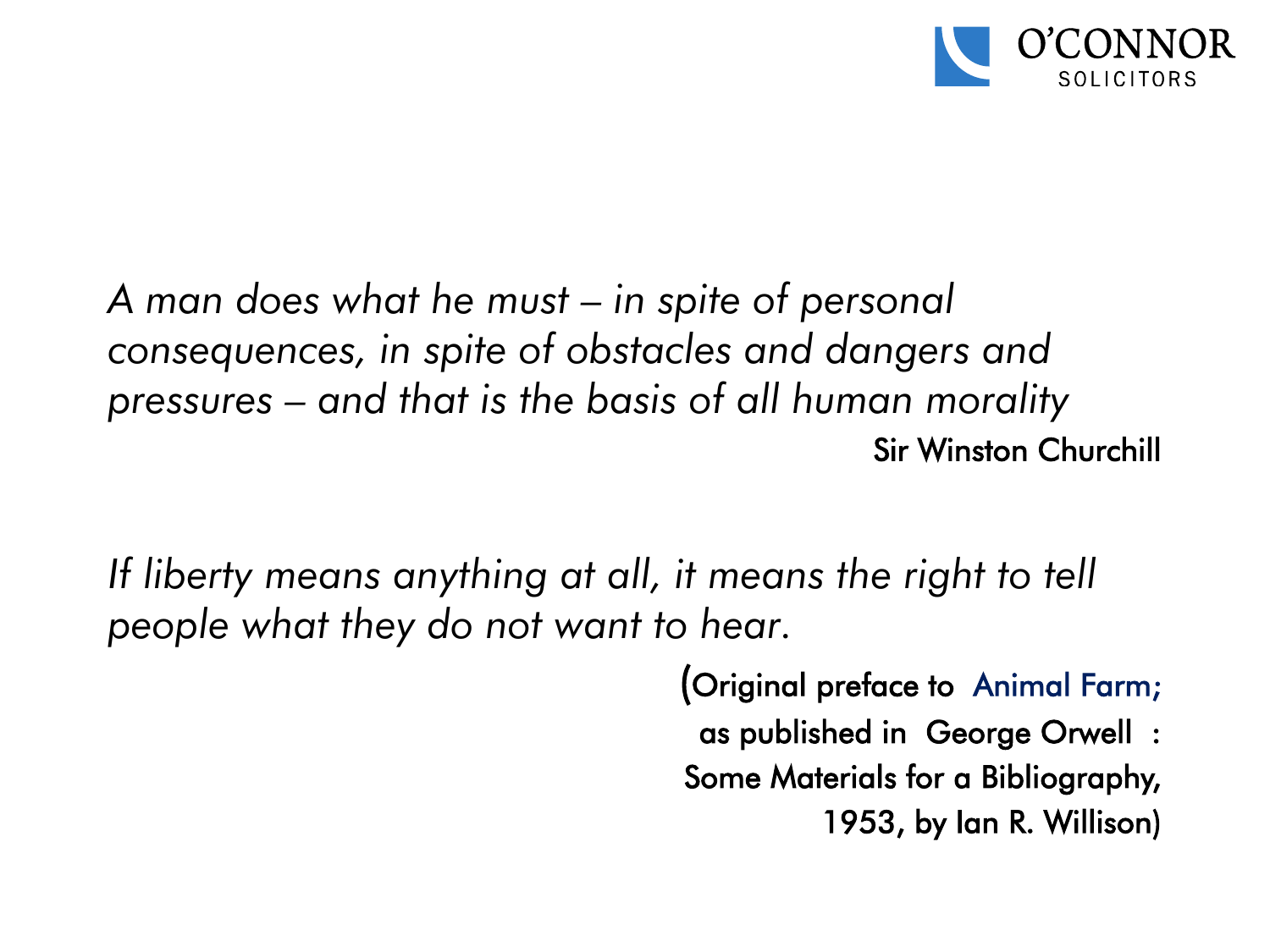

# **CONTEXT**

- H.S.E./H.I.Q.A., Investigations
- Protected Disclosures Act, 2014
- Industrial Relations Act, 1990 (Code of Practice on Protected Disclosures Act, 2014) Order 2015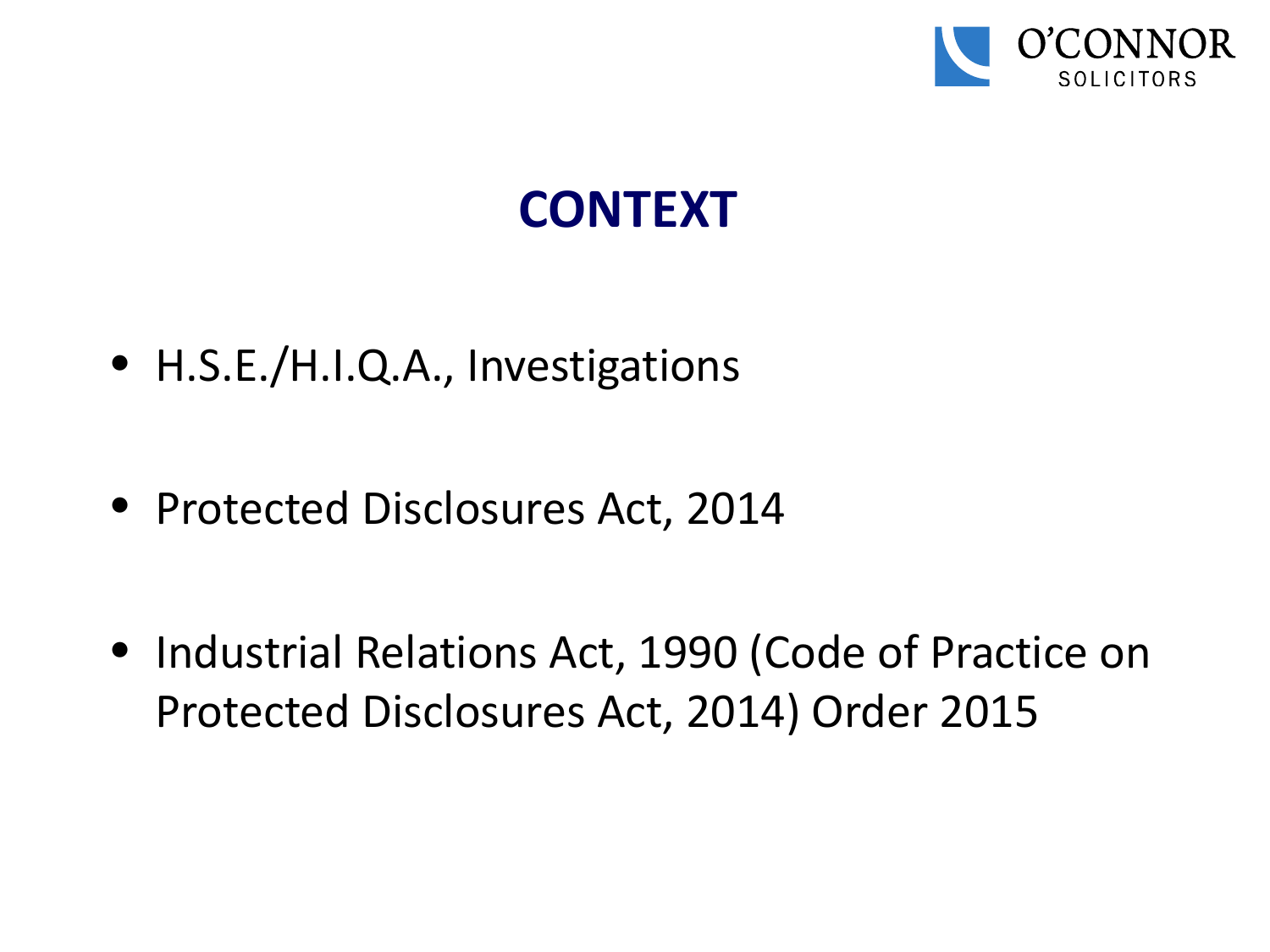

# **FOR MEDICAL PRACTITIONERS**

• Advocacy

• Mandatory Disclosures

• Whistleblowing (Protected Disclosures)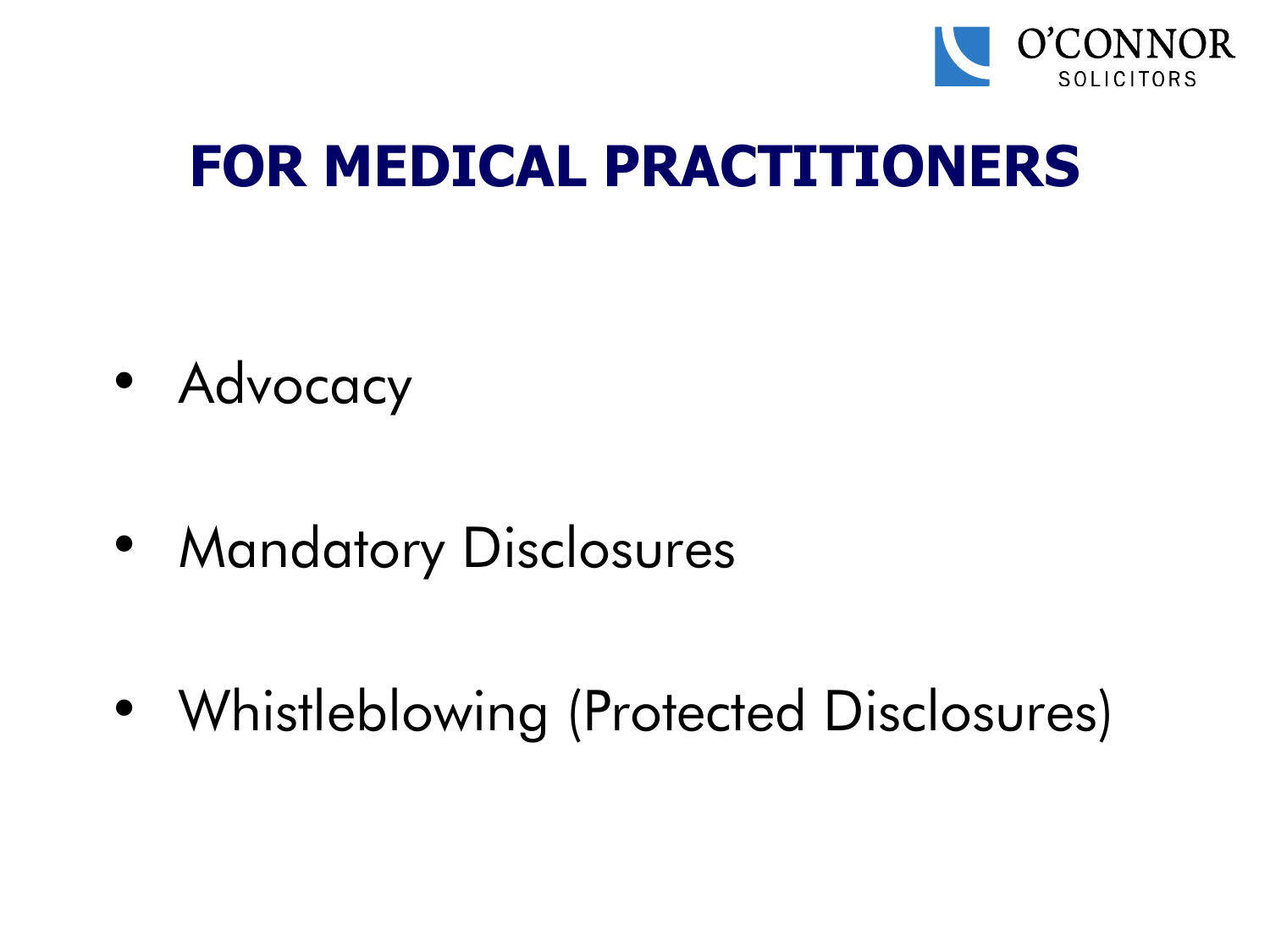

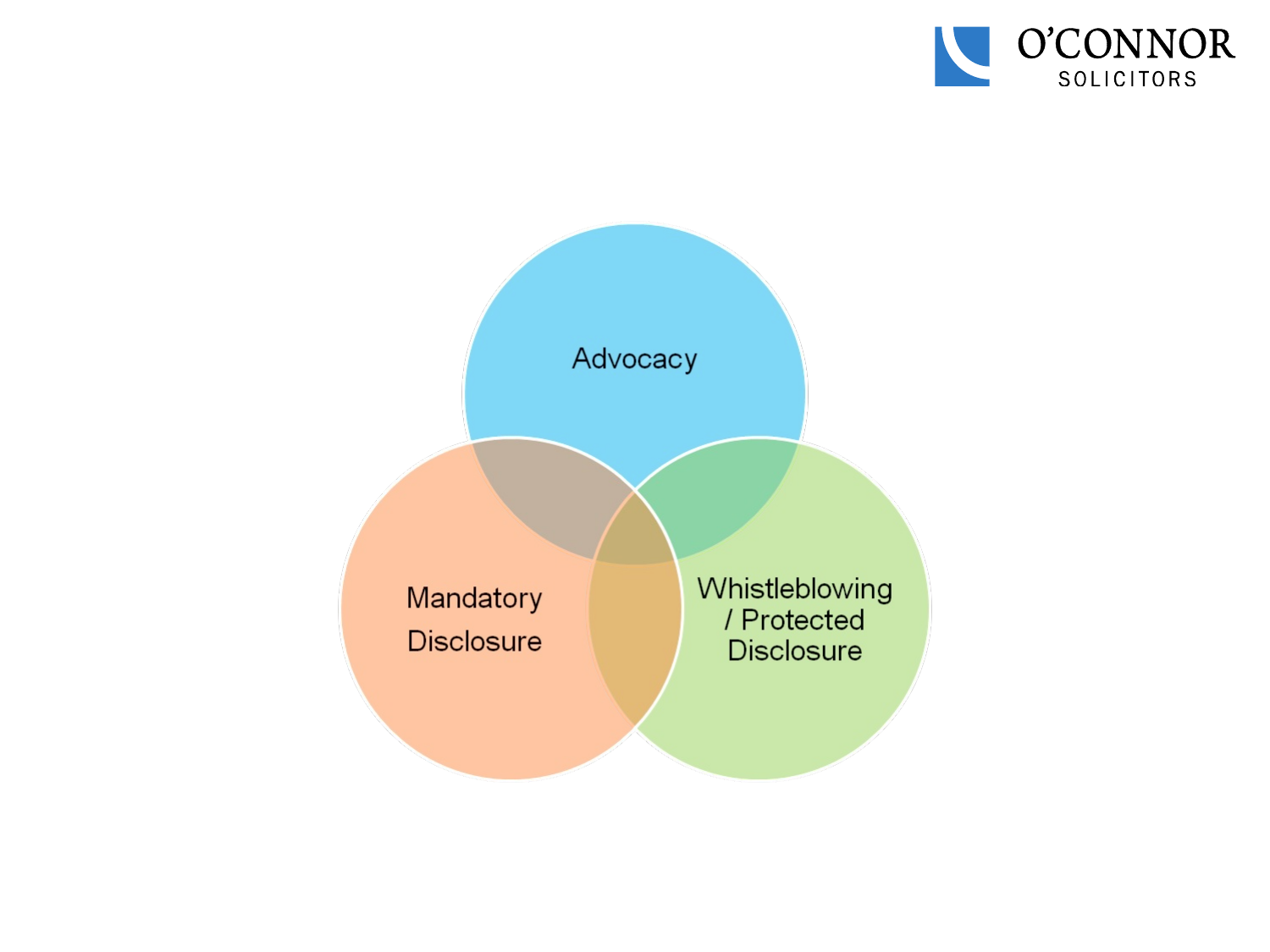

# **ADVOCACY**

Healthcare Resources:

49.1 Subject to your duty to act in the best interests of patients, you have a responsibility to engage and advocate with the relevant authorities to promote the provision of appropriate healthcare resources and facilities BUT:

New Ethical Guide due soon!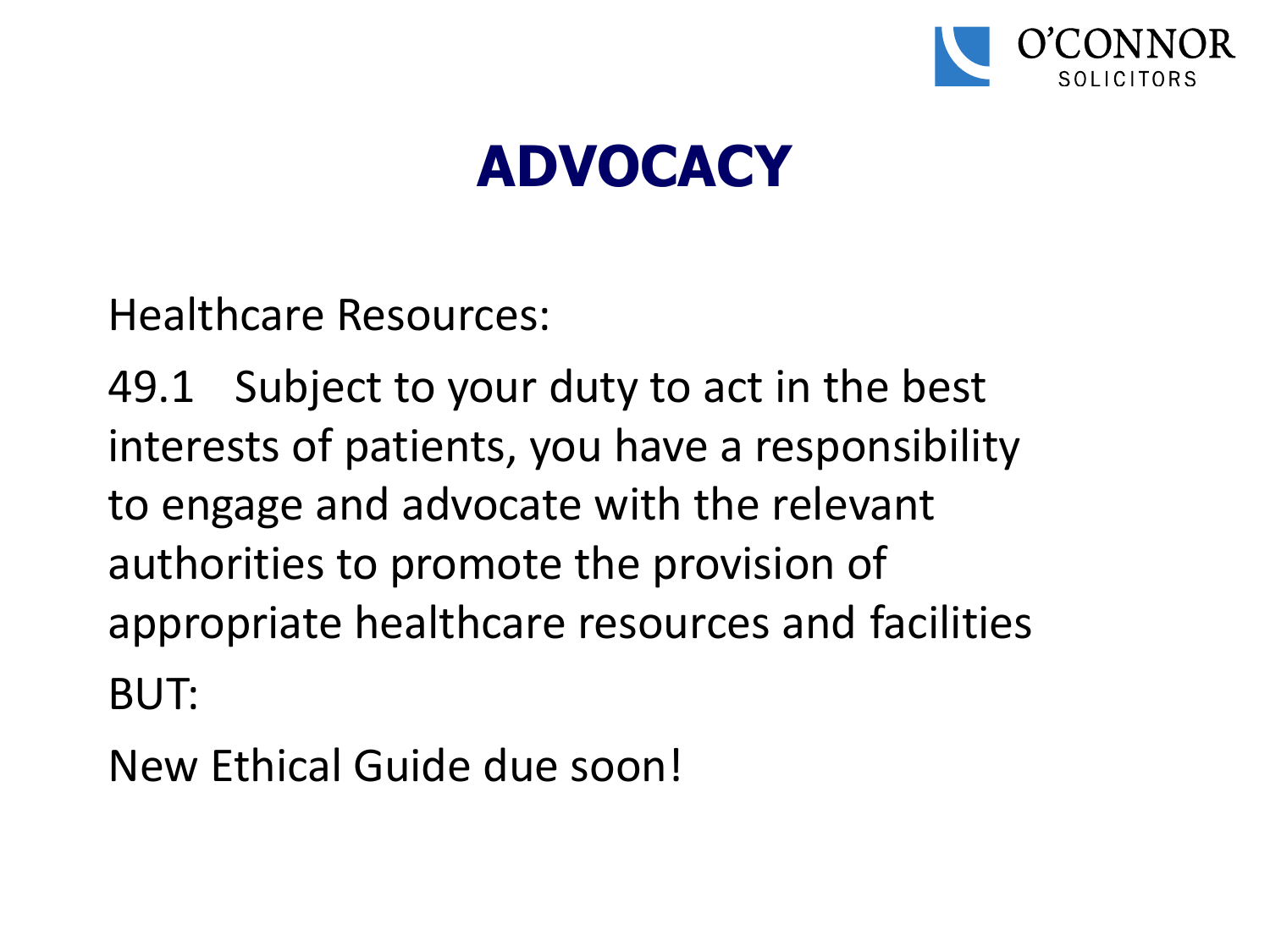

# **Required/Mandated Disclosures**

- S.176 Criminal Justice Act 2006
- Criminal Justice (withholding of information on offences against children and vulnerable persons) Act 2012
- Children First Act 2015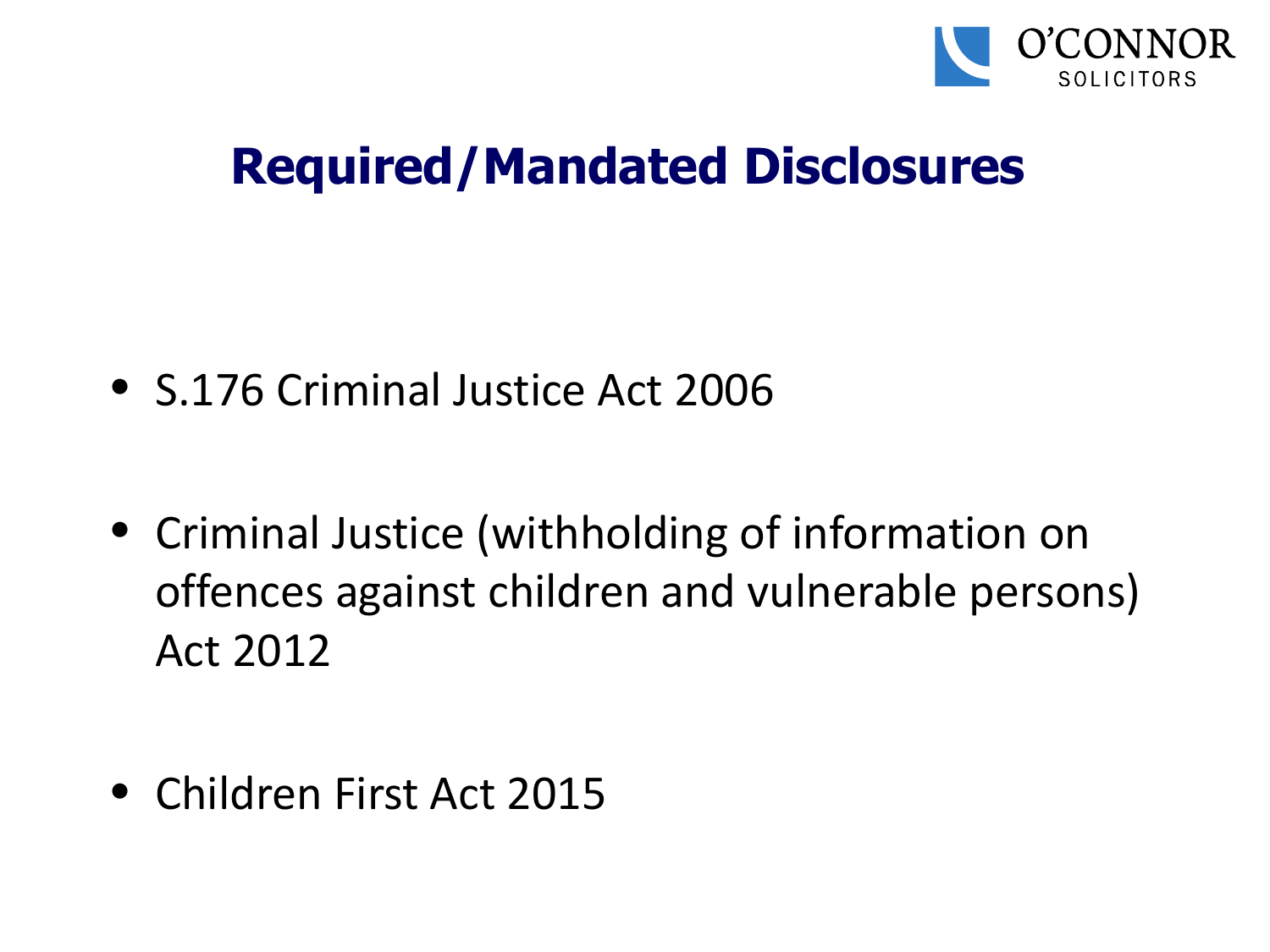

## **S.176 Criminal Justice Act 2006**

#### **Introduces criminal charge of "reckless endangerment of children"**

**"***A person, having authority or control over a child or abuser, who intentionally or recklessly endangers a child by –*

*(a)Causing or permitting any child to be placed or left in a situation which creates a substantial risk to the child of being a victim of serious harm or sexual abuse, or*

*(b) failing to take reasonable steps to protect a child from such a risk while knowing that the child is in such a situation, is guilty of an offence."*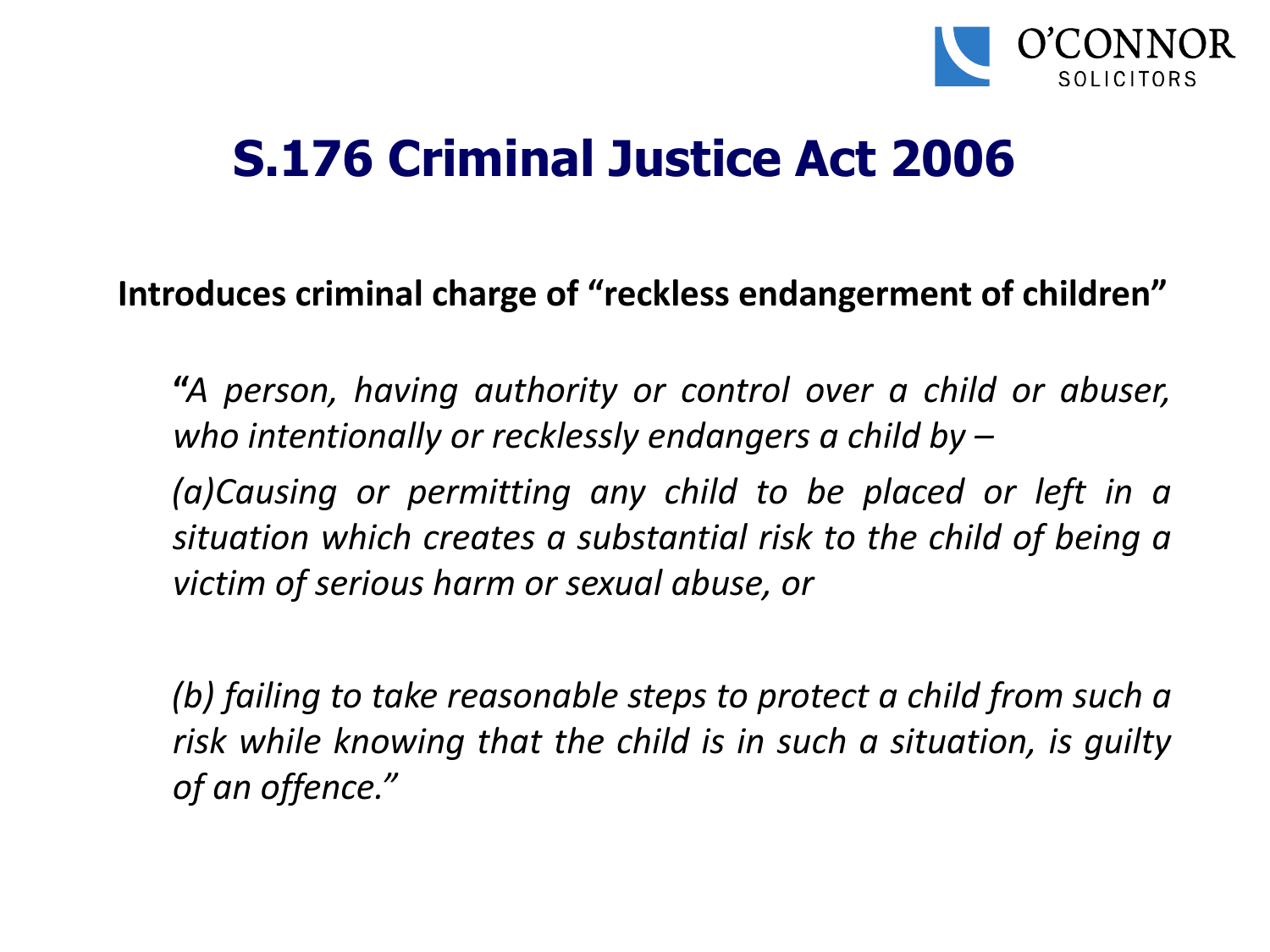

#### **CRIMINAL JUSTICE (WITHHOLDING OF INFORMATION ON OFFENCES AGAINST CHILDREN AND VULNERABLE PERSONS) ACT 2012**

**Act has been commenced**

**Sections 2 and 3 create offence of withholding information on certain offences from Gardaí against children (S.2) or certain vulnerable persons (S.3)**

**Defences to an offence under S.2**

**S.4(4) S.4(8) S.4 (10) S.4(11)**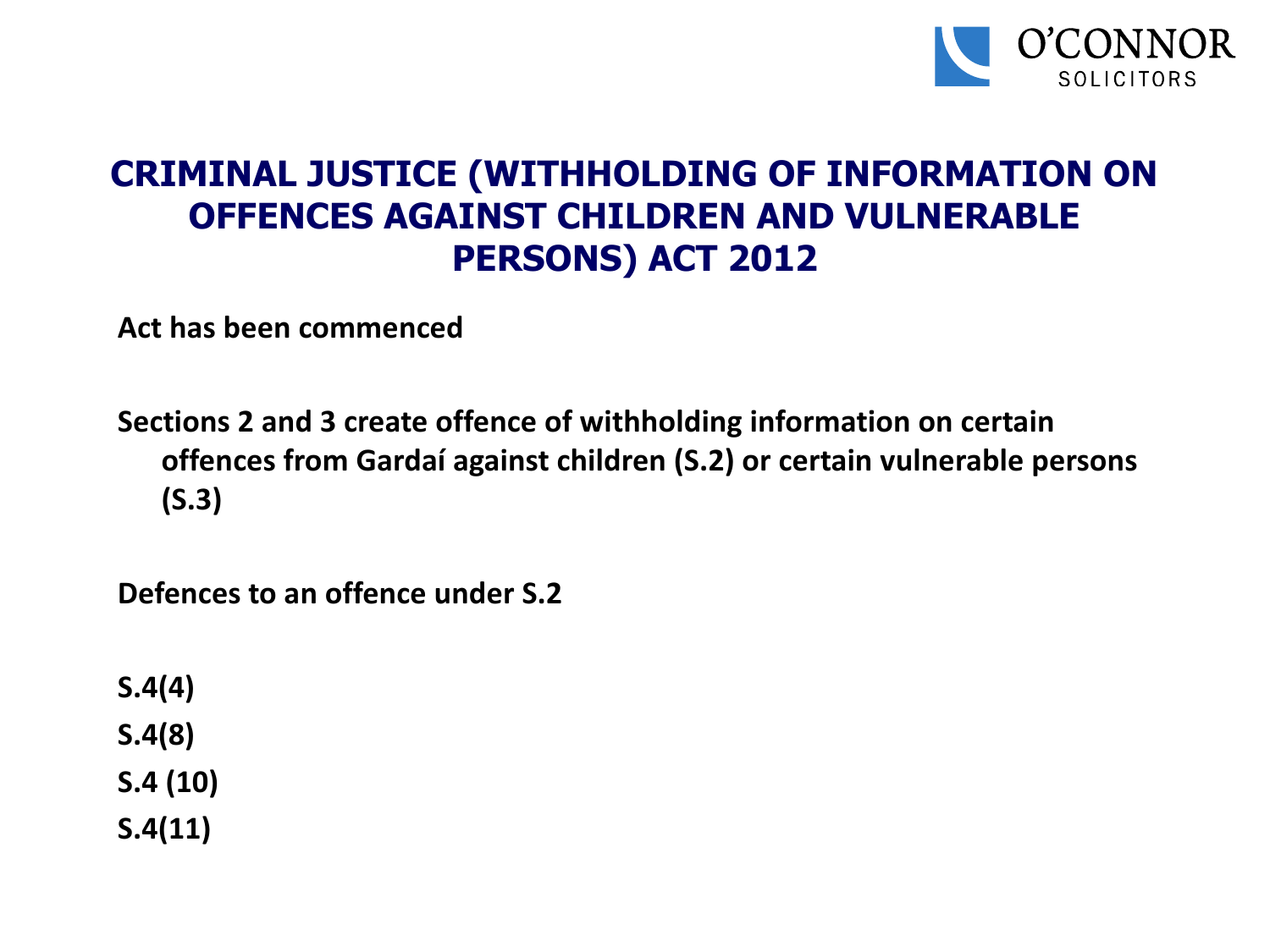

# **CHILDREN FIRST ACT 2015**

Part 3 Reporting

Provides for Disclosures to the Agency by Mandated Persons including Medical Practitioners.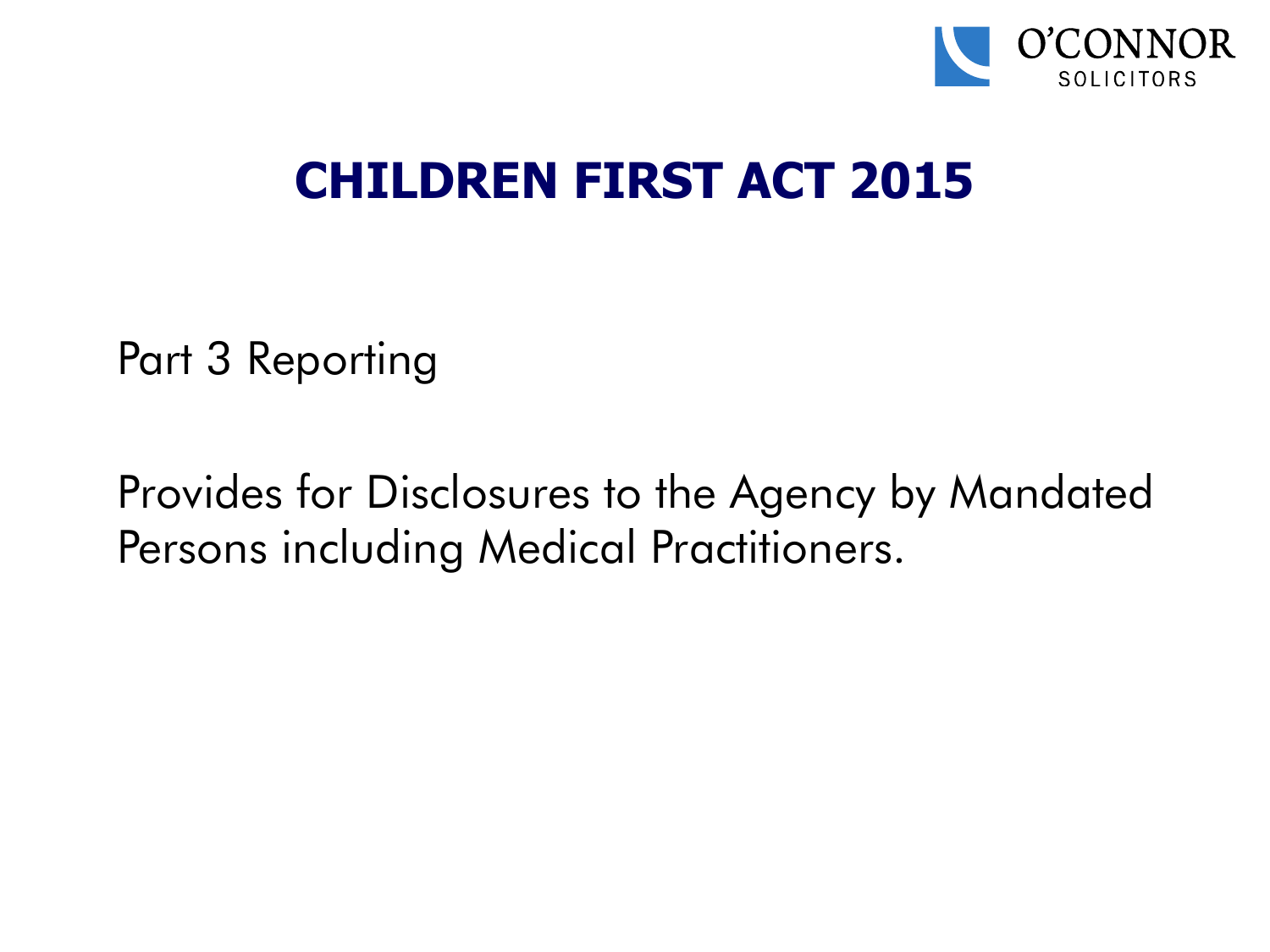

# **Whistleblowing**

*"The term used when a worker raises a concern about a relevant wrongdoing such as possible fraud, crime, danger or failure to comply with any legal obligation which came to the worker's attention in connection with the worker's employment".*

From Industrial Relations Act 1990 (Code of Practice on Protected Disclosures Act 2014) (Declaration) Order 2015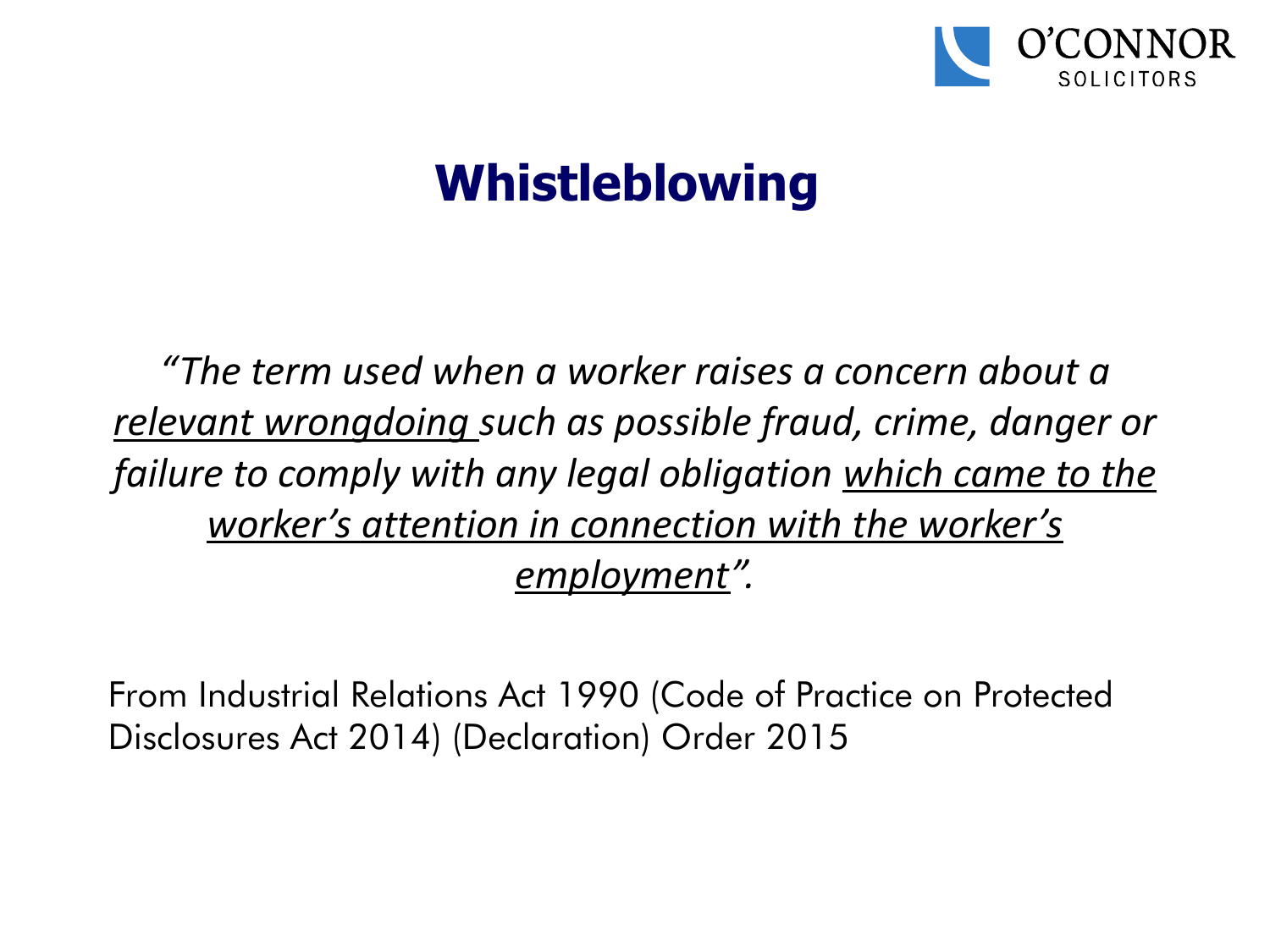

# **ADVOCACY / WHISTLEBLOWING**

| <b>Advocacy</b>                                                                                                                                                | <b>Whistleblowing/Protected Disclosures</b>                                                                                                                  |
|----------------------------------------------------------------------------------------------------------------------------------------------------------------|--------------------------------------------------------------------------------------------------------------------------------------------------------------|
| Advocacy<br>patients<br>• Promotion of appropriate<br>resources<br>• Promotion of appropriate<br>facilities<br>• Not necessarily subject of<br>any protections | on behalf of • Arise in connection with<br>employment<br>"relevant<br>Relates<br>to<br>$\bullet$<br>wrongdoing"<br><b>Statutory protections</b><br>$\bullet$ |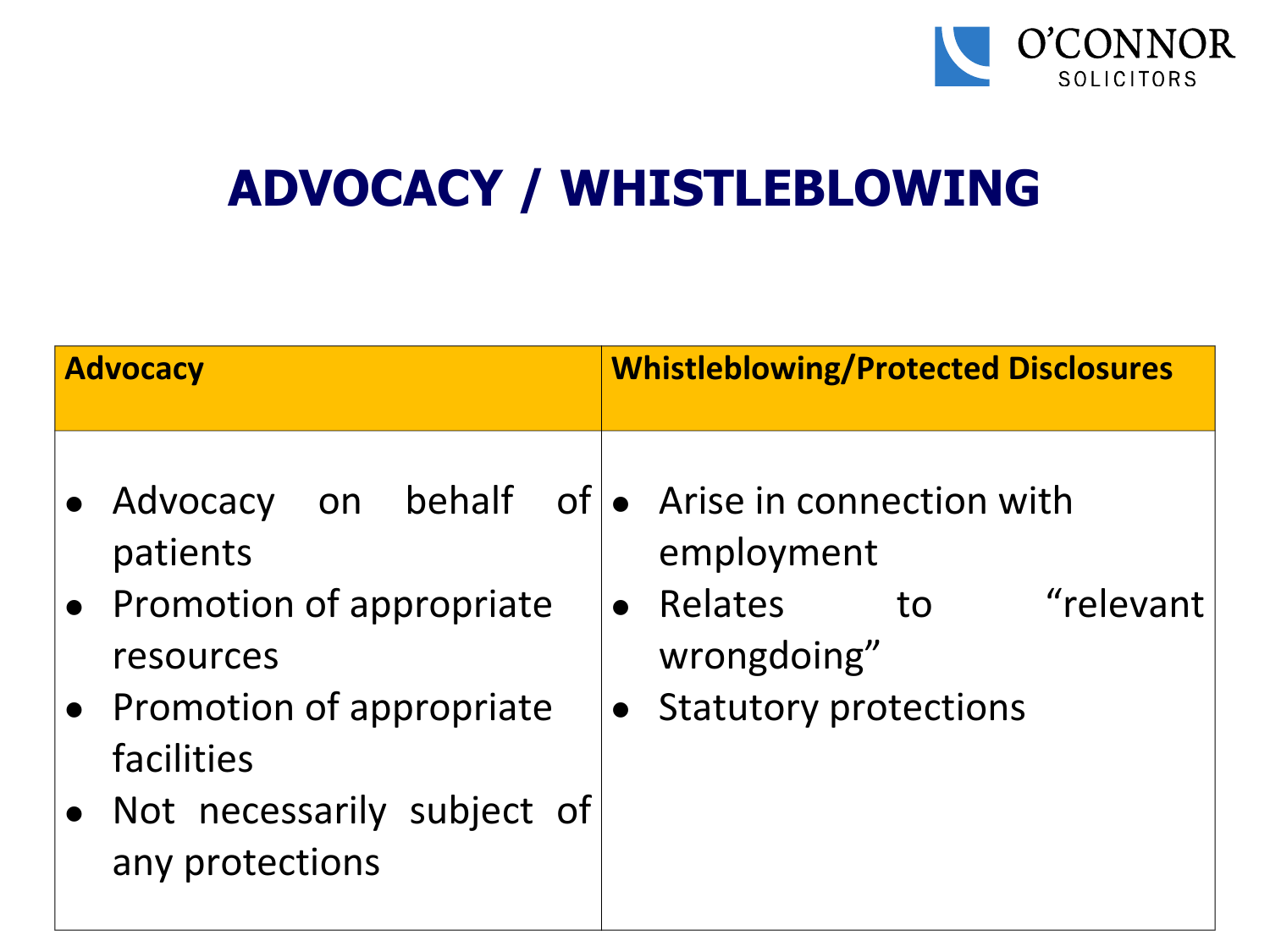

### **Whistleblowing / Protected Disclosures**

### **(Its Not New!)**

### **Relevant Legislation for Whistleblowing/ Protected Disclosures in Healthcare Setting**

- Protection for Persons reporting Child Abuse Act 1998
- Health Act, 2004 (as amended by Section 103 Health Act, 2007)
- Safety Health and Welfare at Work Act, 2005
- Section 5 Protected Disclosures Act 2014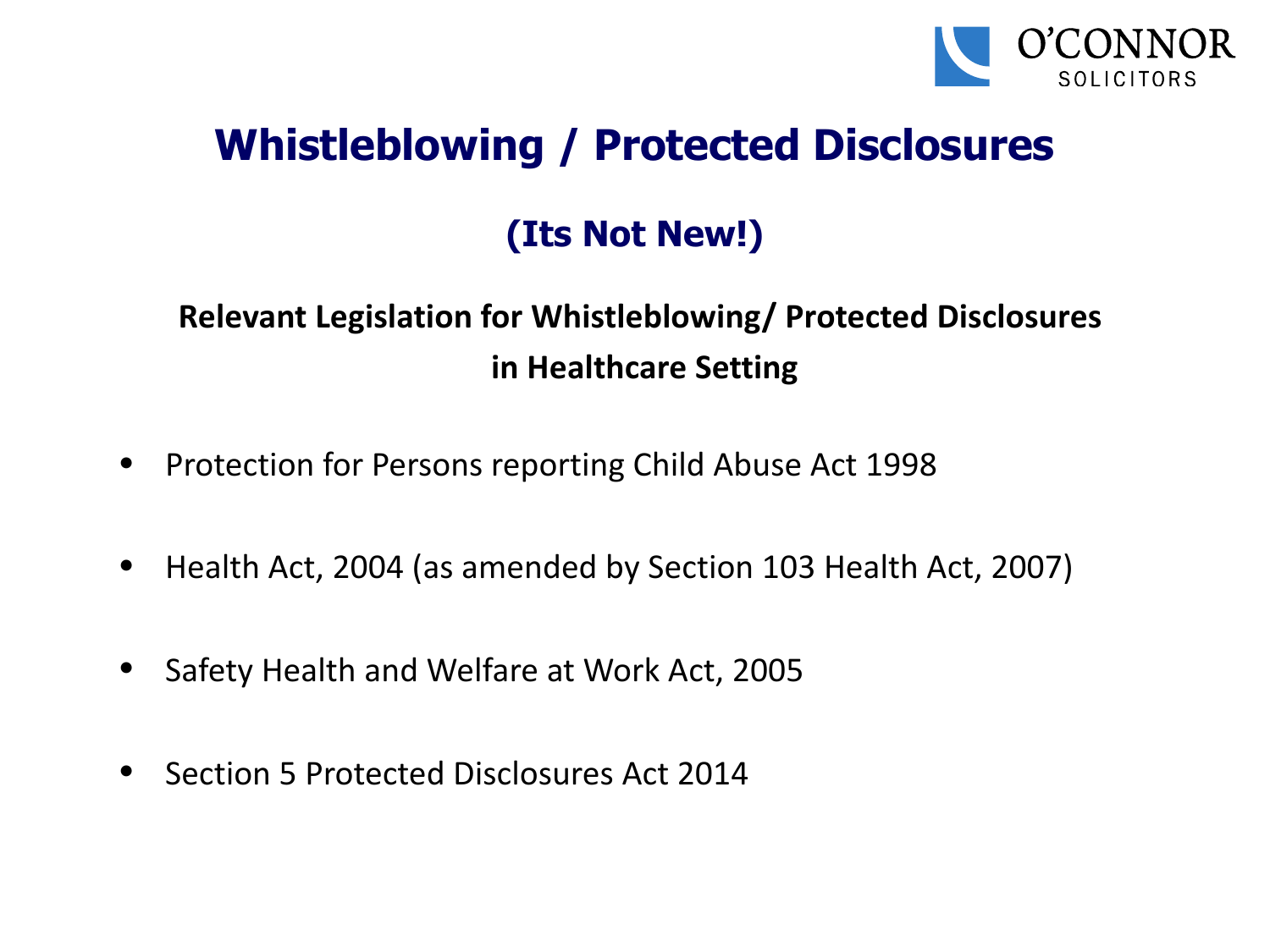

# **Health Act 2007**

**Section 103 provides that where an employee of a relevant body makes, in good faith, a disclosure to an authorised person and the employee has reasonable grounds for believing that it will show one or more of the following**:

*A. that the health and welfare of the person who is receiving a health or personal social service in accordance with this Act has been, is, or is likely to be at risk; B. that the actions of any person employed by or acting on behalf of the relevant body had posed, is posing, or is likely to <u>pose a risk to the health or welfare of</u> the public; C. that to the relevant body or person employed by or acting on behalf of the relevant* body failed, is failing, or is likely to <u>fail to comply with any legal</u> <u>obligation</u> *to which the relevant body or person is subject in the performance of the relevant bodies of persons functions;*

*D. that the conduct of the relevant body or of a person employed by or acting on behalf of the relevant body had led, is leading, or is likely to lead to a misuse or substantial waste of public funds;*

*E. that evidence of any matter falling within any of paragraphs A to D has been, is being, or is likely to be deliberately concealed or destroyed;*

*the disclosure shall be a protected disclosure under this Act.*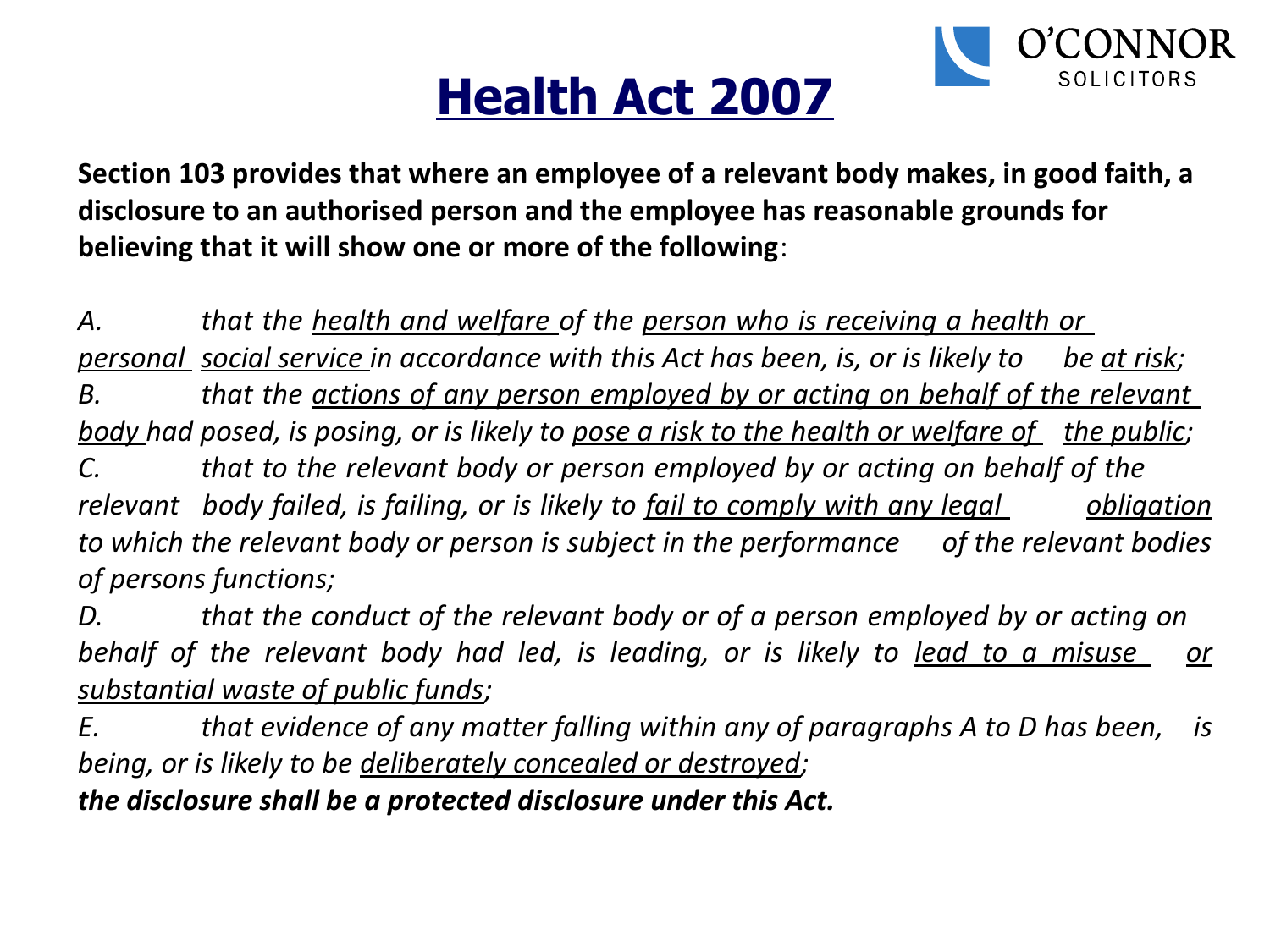

### **Section 5 of Protected Disclosure Act 2014**

- (1) For the purposes of this Act <u>"protected disclosure" means</u>, subject to subsection (6) and sections 17 and 18, a disclosure of relevant information (whether before or after the date of the passing of this Act) made by a worker in the manner specified in section 6,  $7$ ,  $8$ ,  $9$  or  $10$ .
- (1) For the purposes of this Act information is <u>"relevant information"</u> if  $\cdot$ -
	- $\alpha$  in the reasonable belief of the worker, it tends to show one or more **relevant wrongdoings**, and

 $(b)$  it came to the attention of the worker in connection with the worker's employment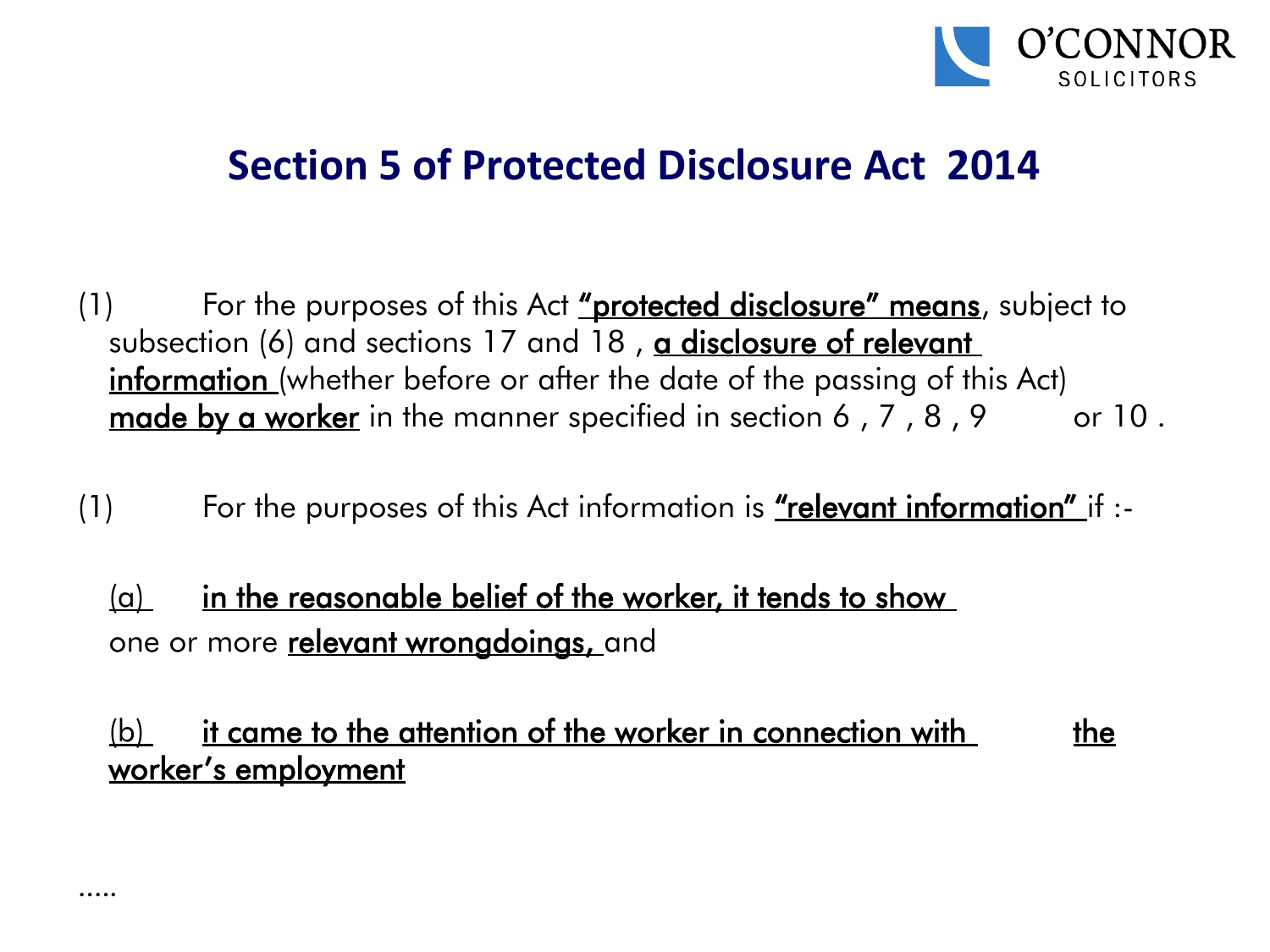

### **Section 5 of Protected Disclosure Act 2014** *(continued)*

- (4) For the purposes of subsection (3) it is immaterial whether a relevant wrongdoing occurred, occurs or would occur in the State or elsewhere and whether the law applying to it is that of the State or that of any other country or territory.
- (5) A matter is not a relevant wrongdoing if it is a matter which it is the function of the worker or the worker's employer to detect, investigate or prosecute and does not consist of or involve an act or omission on the part of the employer.
- (6) A disclosure of *information in respect of which a claim to legal professional* **privilege** could be maintained in legal proceedings is **not a protected disclosure** if it is made by a person to whom the information was disclosed in the course of obtaining legal advice.
- (7) The <u>m**otivation for making a disclosure is irrelevant** t</u>o whether or not it is a protected disclosure.
- (8) In proceedings involving an issue as to whether a disclosure is a protected disclosure it shall be presumed, until the contrary is proved, that it is.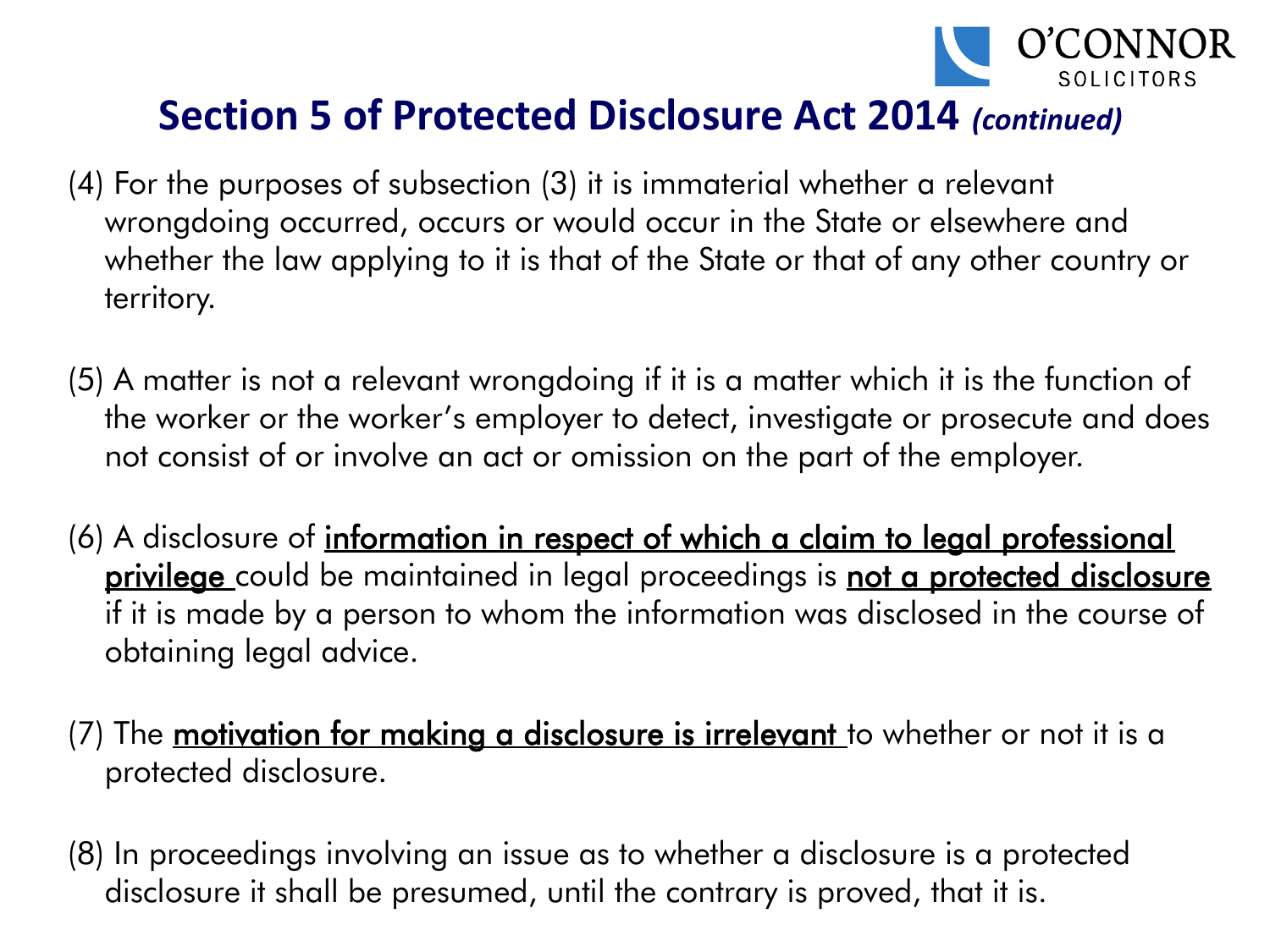

# **Criteria to fulfil in order to seek protection**

- Must be a reasonable belief
- Must come to the attention of the worker in connection with the worker's employment
- Should fall within Section 5 (3)(a-h) (relevant wrongdoing)
- As there is no prior guarantee that the disclosure will be treated as a protected disclosure thence the need to strictly follow the requirements of Section 5.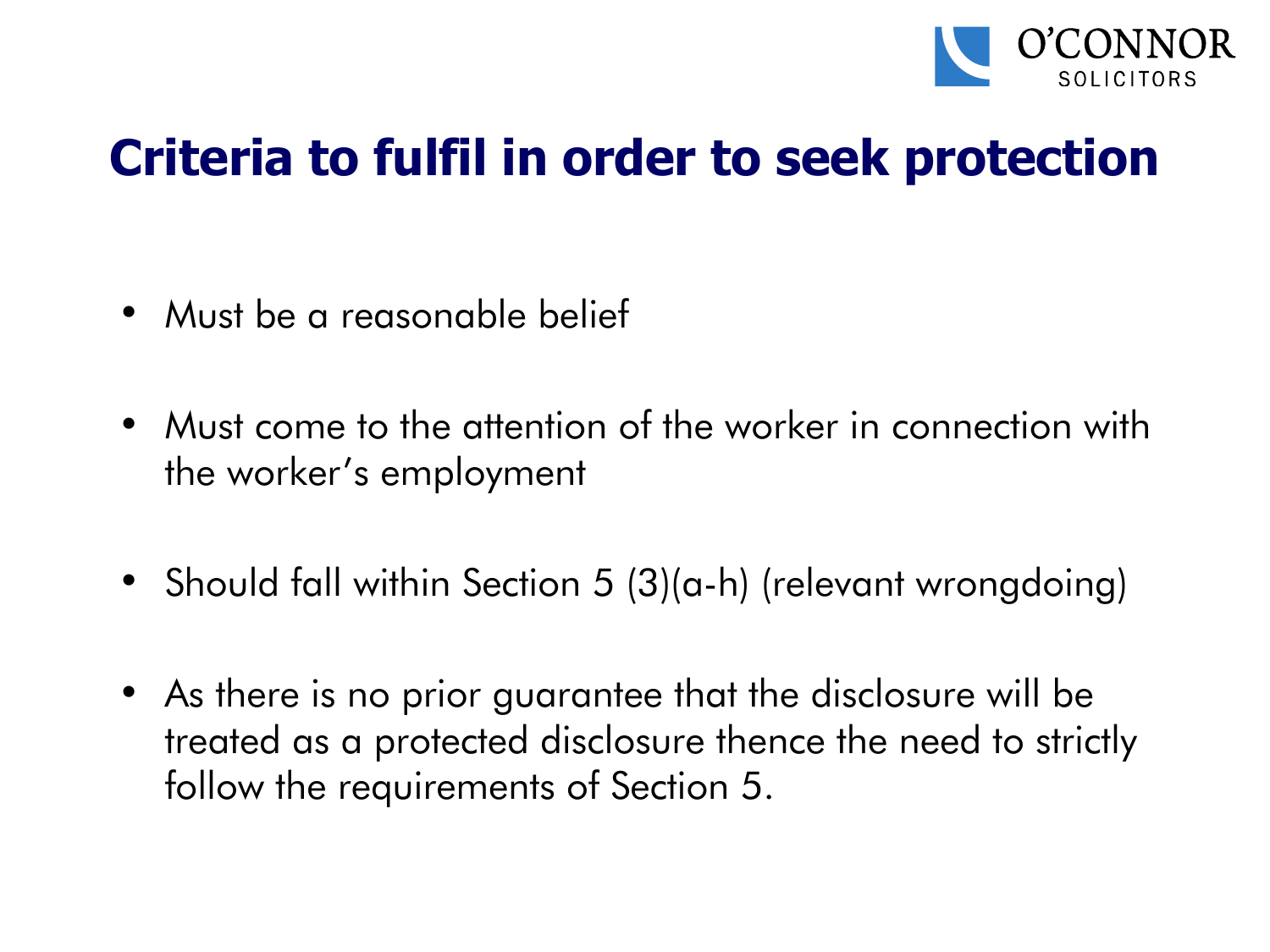

#### Protected Disclosures Act 2014 s.5 (3)

" (3) The following matters are relevant wrongdoings for the purposes of this Act -

(a) that an **offence** has been, is being or is likely to be committed,

(b) that a person has failed, is failing or is likely to fail to comply with any legal obligation, other than one arising under the worker's contract of employment or other contract whereby the worker undertakes to do or perform personally any work or services,

(c) that a miscarriage of justice has occurred, is occurring or is likely to occur,

(d) that the health or safety of any individual has been, is being or is likely to be endangered,

(e) that the environment has been, is being or is likely to be damaged,

(f) that an *unlawful* or otherwise *improper use of funds or resources of a public* body, or of other public money, has occurred, is occurring or is likely to occur,

(g) that an act or omission by or on behalf of a public body is oppressive, discriminatory or grossly negligent or constitutes gross mismanagement, or

(h) that information tending to show any matter falling within any of the preceding paragraphs has been, is being or is likely to be **concealed or destroyed**."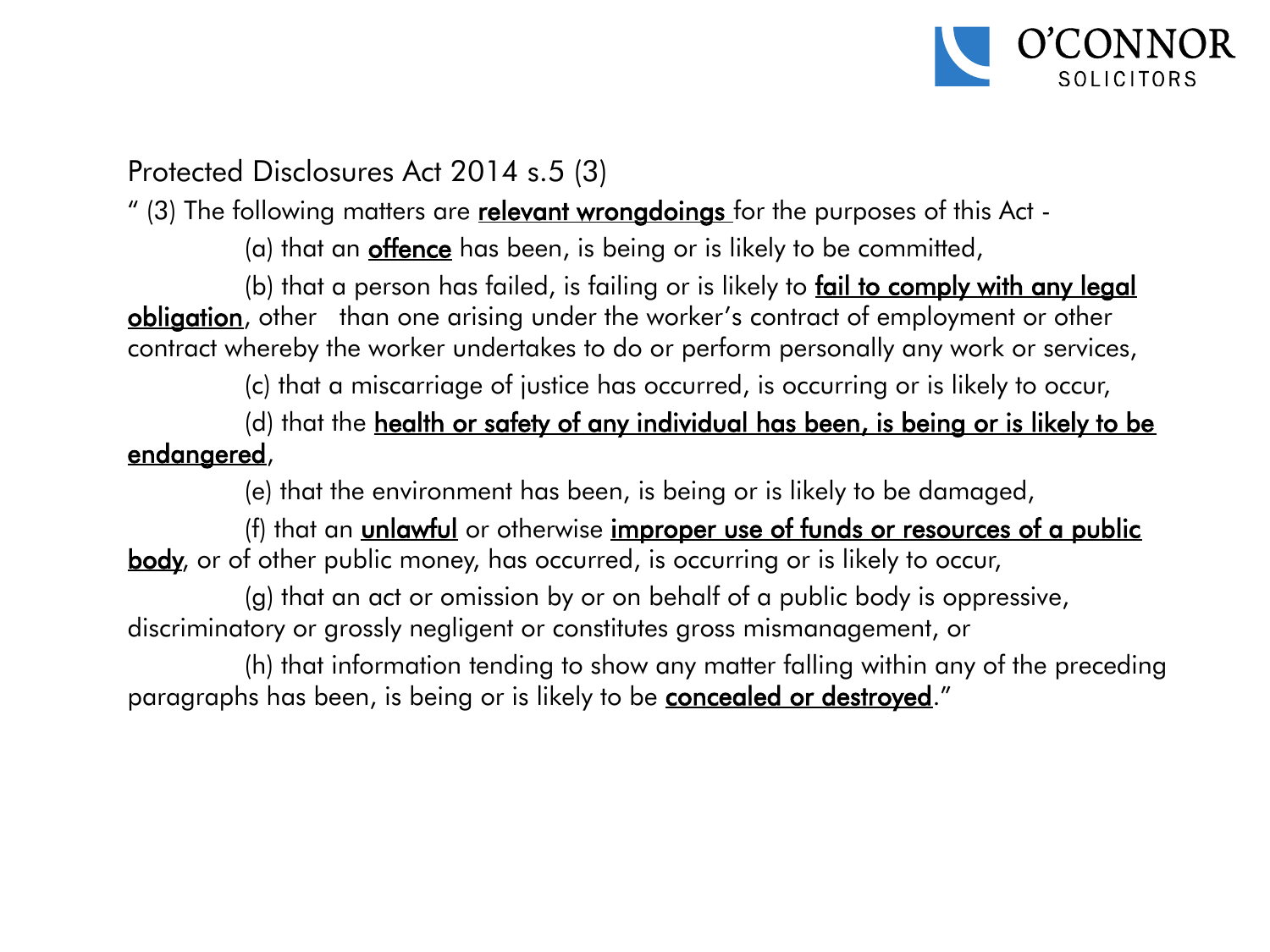

# **Protections under 2014 Act**

• Dismissal of worker for making "protected disclosure" is automatically unfair

• Can be complained of even if worker lacks 1 year continuous service normally required for unfair dismissals to apply

- If upheld, Court can award up to 5 years' loss of earnings instead of 2 years under the Unfair Dismissals Act
- S.14(1) : No cause of action in civil proceeding, other than a defamation action, shall lie against a person in respect of the making of a protected disclosure
- Defamation Act amended to refer to protected disclosures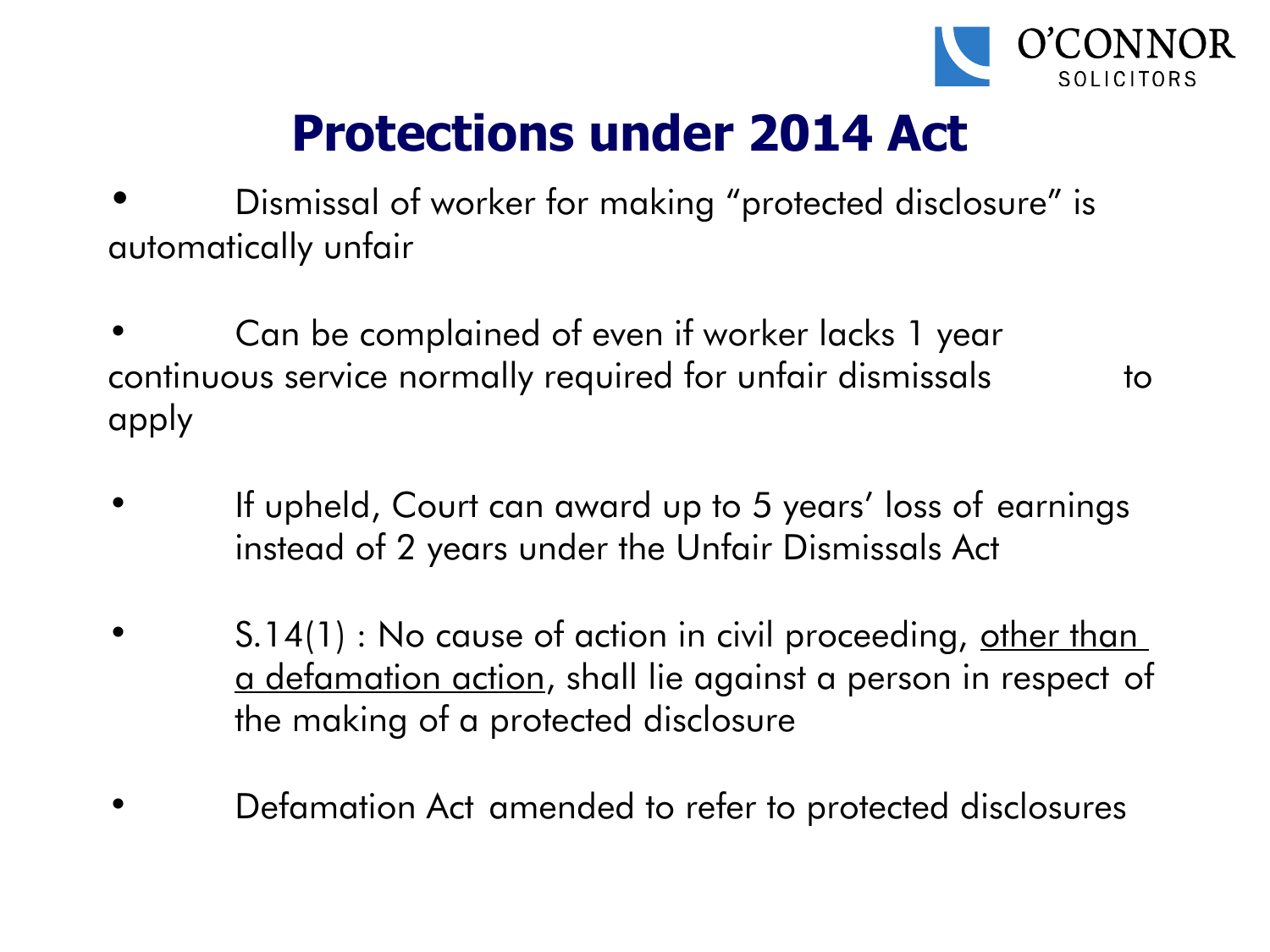

# **Tiered channels for disclosure**

Act and Code envisage tiered channels for disclosure

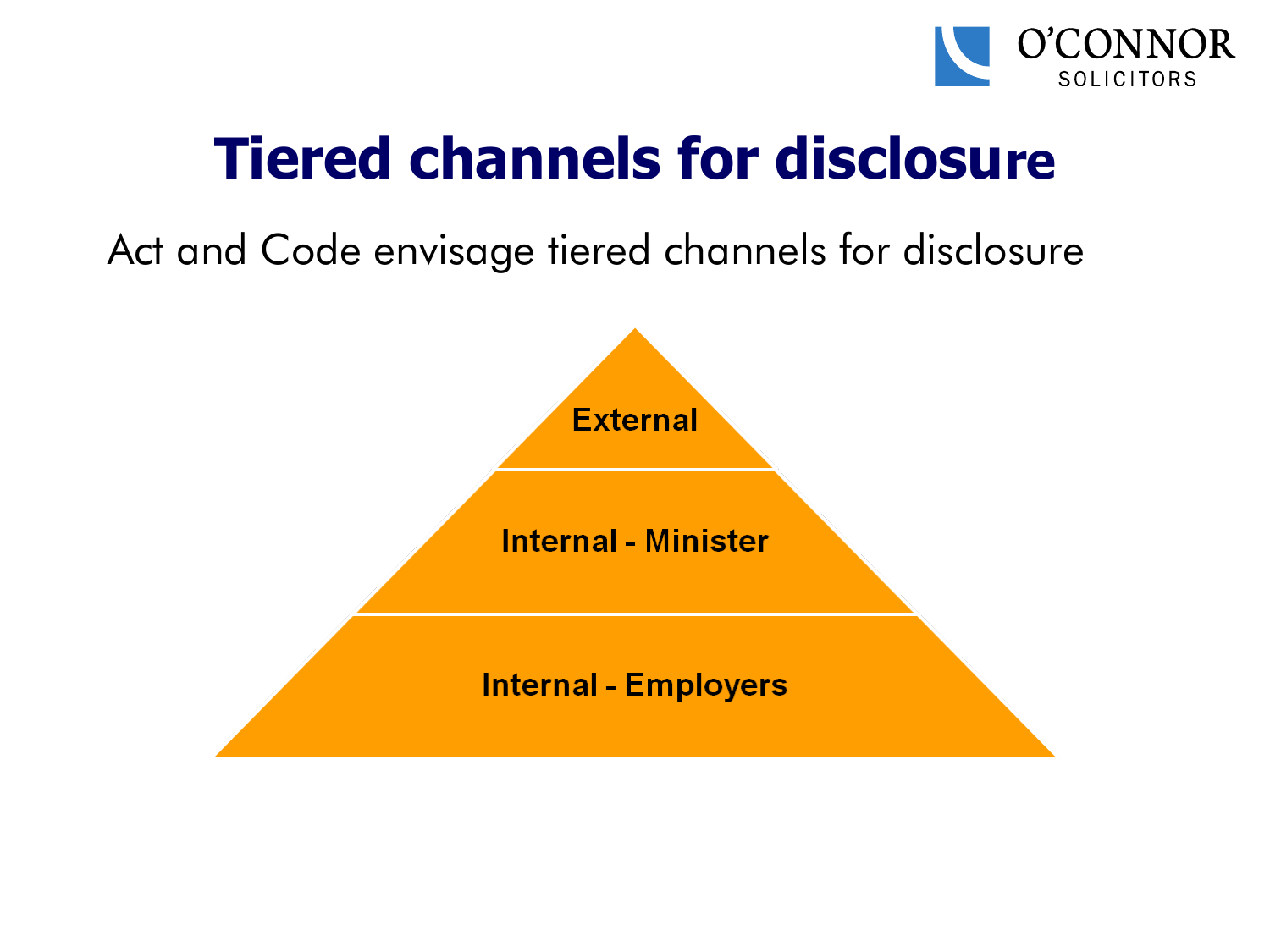



#### IRELAND

•*D.P. -v- Marymount University Hospital and Hospice Limited Circuit Court, Cork 2015/364* 

#### UK

•*NHS Manchester -v- Fecitt and Others, Respondents & Public Concern at Work [2011] EWCA CIV 1190]*.

•Martin -v- Devonshires Solicitors (2011) ICR 352

•Bolton School -v- M Evans (2007) ICR641 (CA)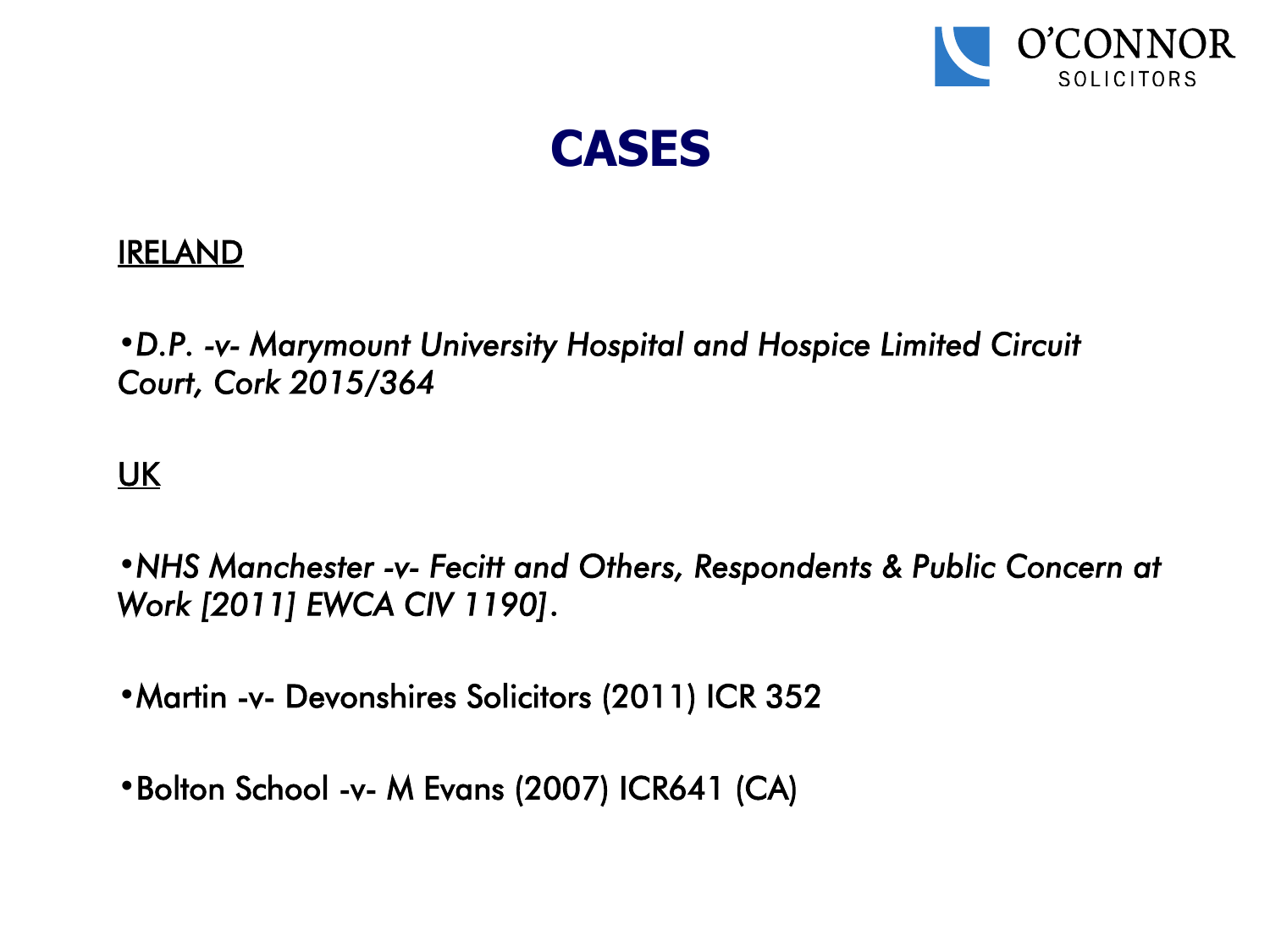

# **HSE Approach**

- HSE Protected Disclosures of Information **Policy**
- HSE also has Good Faith Reporting **Policy**
- HSE now have also appointed "*Confidential Recipient*"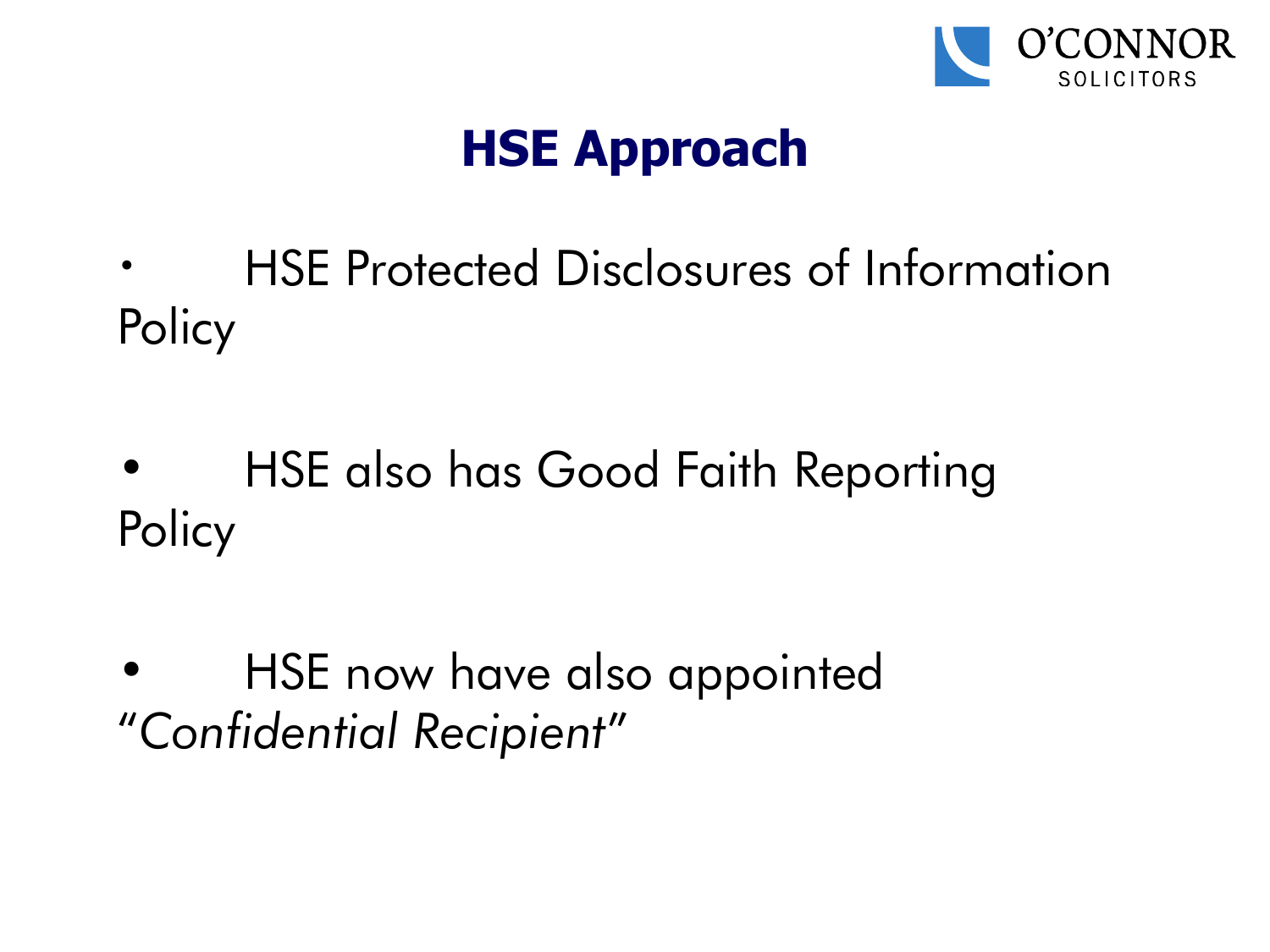

# **HSE Approach**

- HSE has appointed Leigh Gath as "*Confidential Recipient*"
- "Confidential Recipient"  $=$  independent person appointed by HSE to receive concerns and allegations of abuse, negligence, mistreatment or poor care practices in the HSE or HSE funded residential care facilities
- Confidential Recipient will be independent and have authority to examine concerns to :-
	- Advise and assist individuals on best course of action
	- Assist with referral and examination of concerns
	- Ensure matters are appropriately addressed by HSE